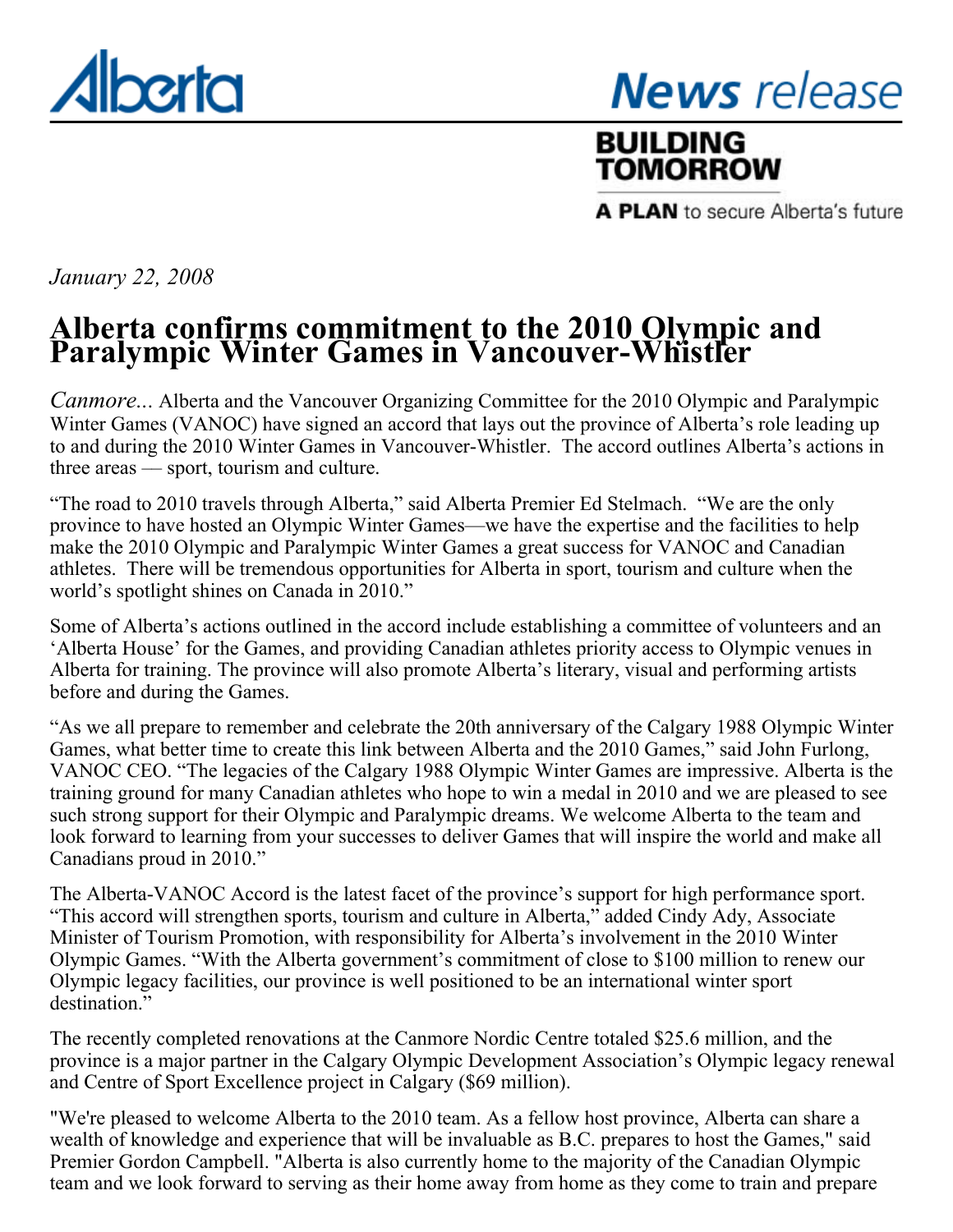for 2010."

Prior to this announcement, VANOC signed memoranda of understanding with a number of Canadian provinces including: Quebec, New Brunswick, Manitoba, Prince Edward Island, Newfoundland and Labrador, as well as the Northern Territories, in the areas of language, culture, sport development, volunteerism, tourism and economic development. Discussions are ongoing with the remaining provinces to identify areas of collaboration that will ensure all Canadians can be involved and inspired by the Games in 2010. VANOC's goal is to sign memoranda of understanding with all provinces and territories, so as to make the 2010 Winter Games truly Canada's Games.

VANOC is responsible for the planning, organizing, financing and staging of the XXI Olympic Winter Games and the X Paralympic Winter Games in 2010. The 2010 Olympic Winter Games will be staged in Vancouver and Whistler from February 12 to 28, 2010. Vancouver and Whistler will host the Paralympic Winter Games from March 12 to 21, 2010.

 Ensuring Alberta has a key role in the 2010 Olympic and Paralympic Winter Games is part of Premier Ed Stelmach's plan to secure Alberta's future by building communities, greening our growth and creating opportunity.

-30-

**Backgrounder:** details on the accord

#### **Media inquiries may be directed to:**

Chris Bourdeau Alberta Tourism, Parks, Recreation and Culture Phone: 780-292-3752

Tom Olsen Office of the Premier Phone: 780-422-4905 Cell: 780-718-3034

Chris Brumwell Media Relations VANOC Phone: 778-328-6269